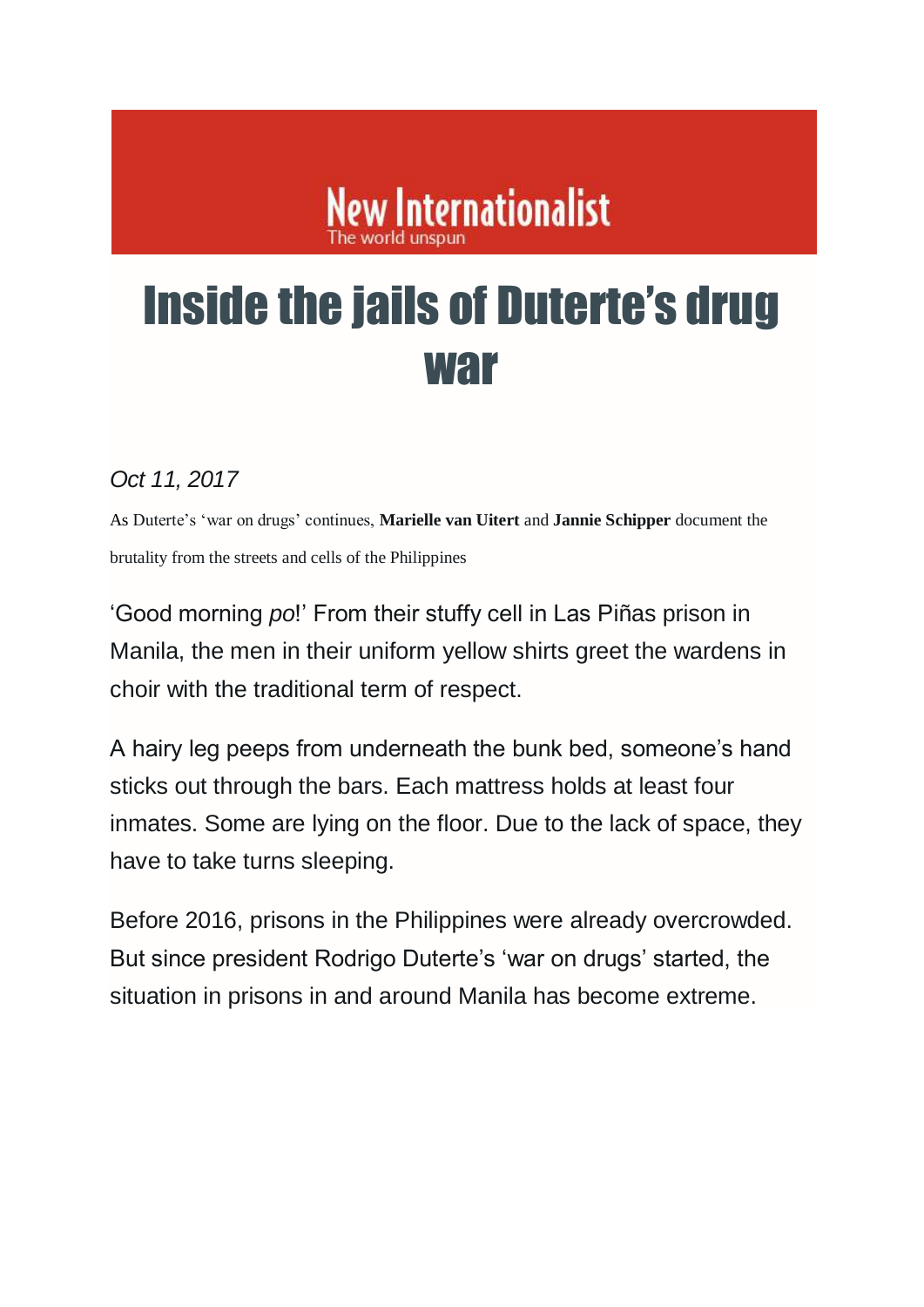

*A member of the forensic team has placed a sign where a bullet was found next to Mark David Sta Cera* 

*(34), an alleged drug addict shot by unknown assailants.*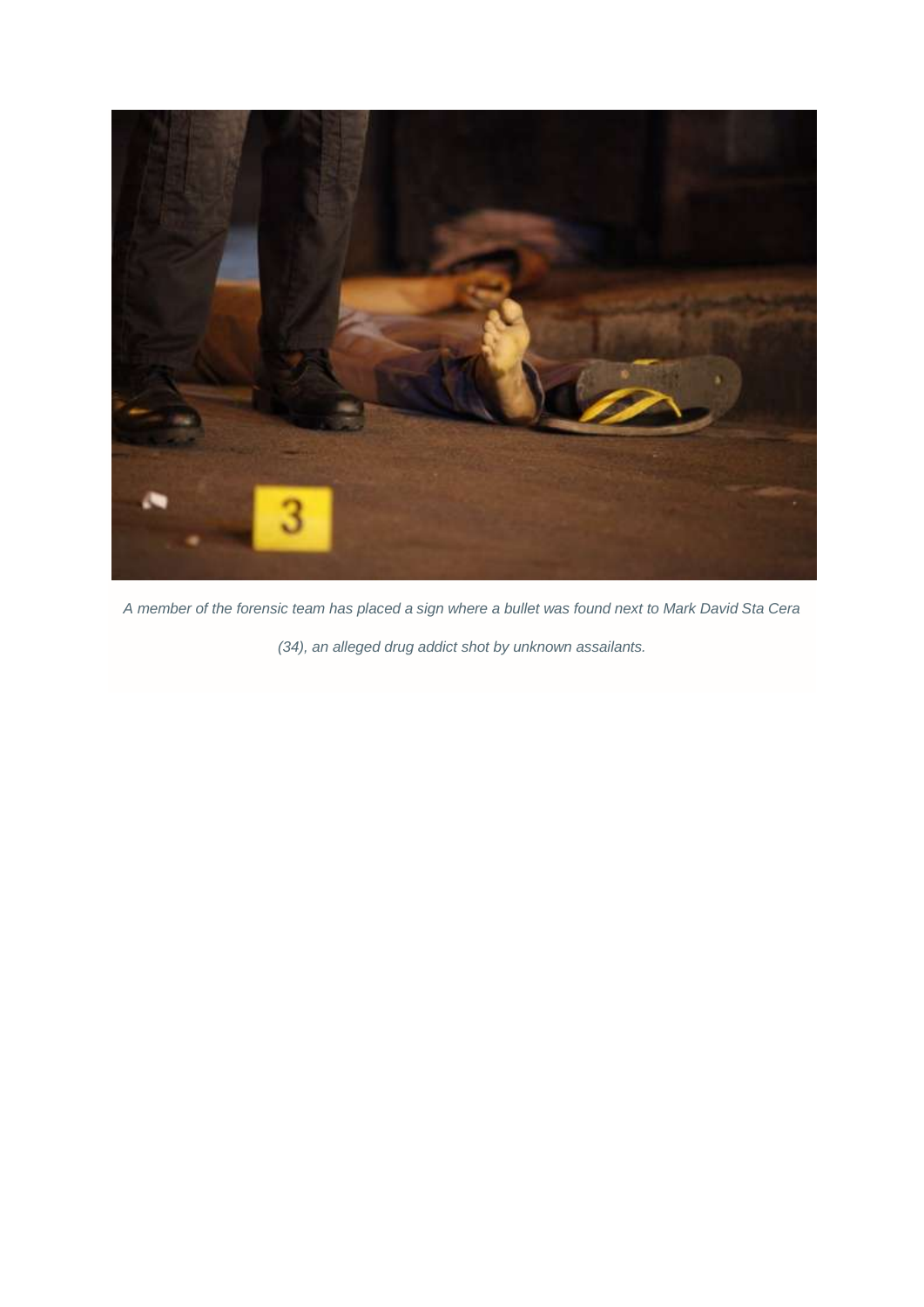

*A man lights a candle in the street where fifteen bullets killed a suspected drug pusher.*

His 'Operation Double Barrel' has resulted in up to 12,000 people, from drug addicts to pushers, being killed, according to human rights organizations' estimates: the police put the count at around 3,000. Thousands of others have been jailed. Court cases drag on for years, rehabilitation schedules hardly take off. In Quezon City Jail, for example, this has led to an *official*occupancy rate of 1,075 per cent.

'If the police do their job, we have a problem here,' says warden Maria Laguo.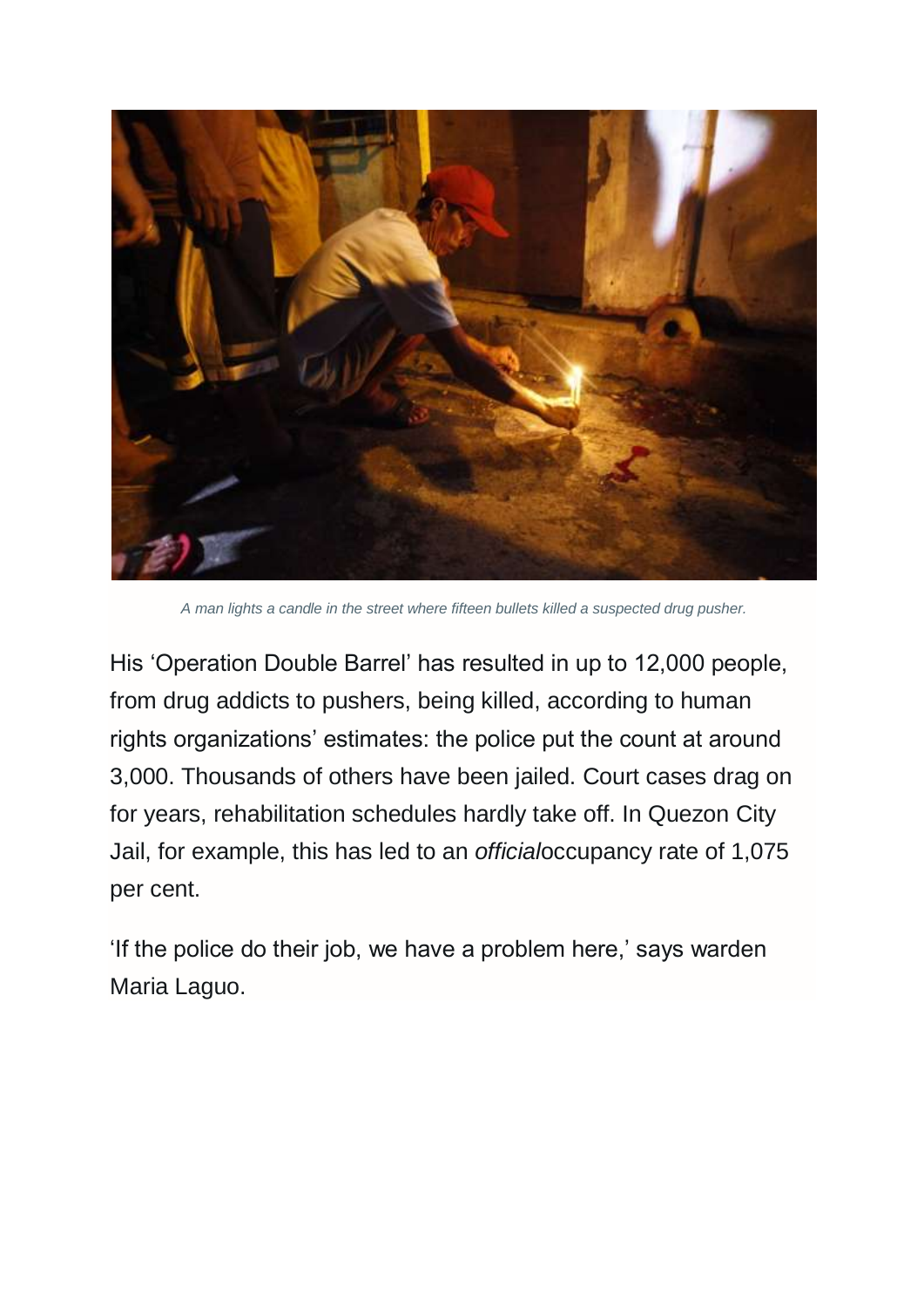

*Women waiting to be transported after their arrest in their house in Quezon City, which was allegedly used* 

*as a drug den.*

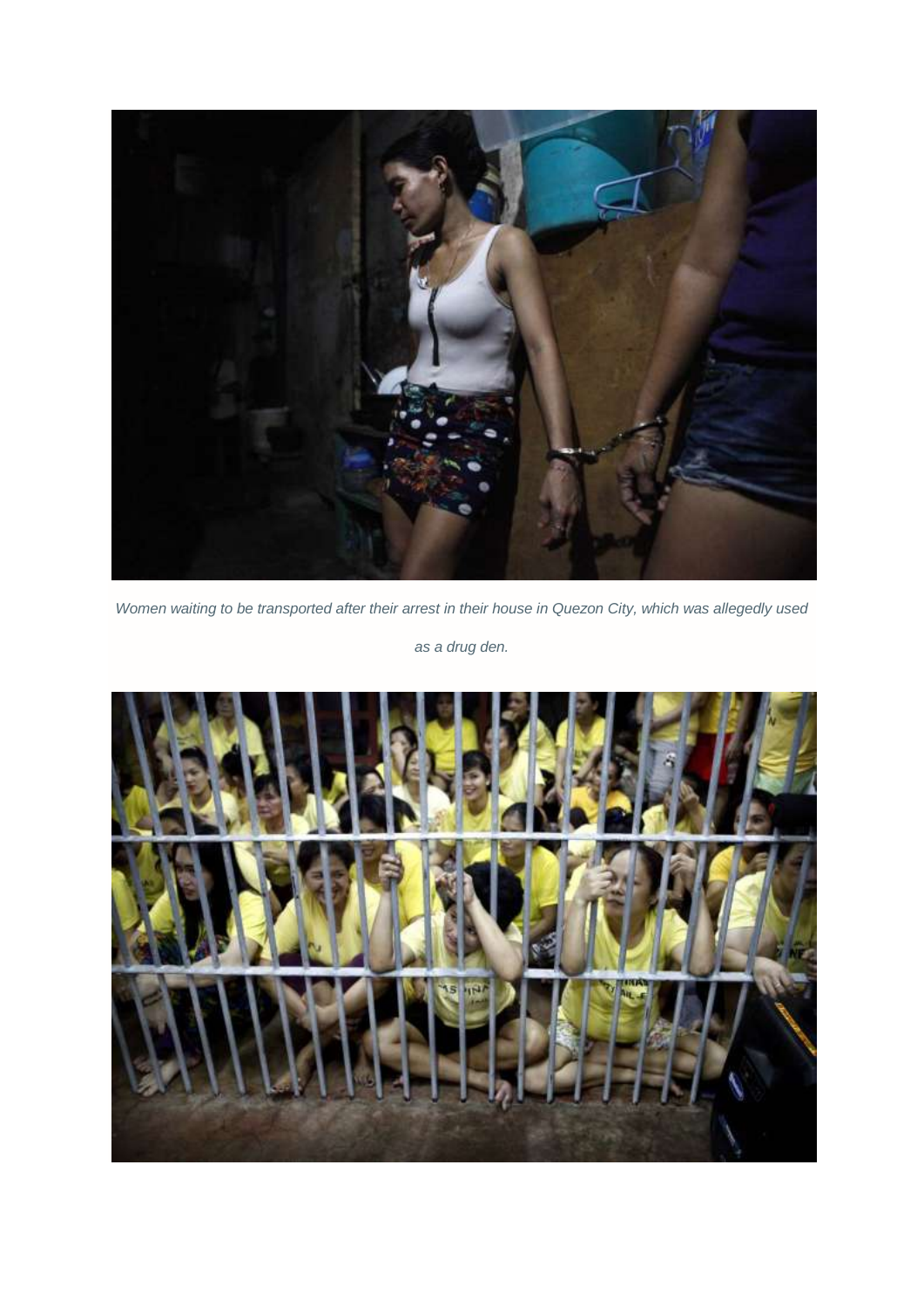*Since there is no room for a community area in the female dorm of Las Piñas Jail, inmates have their daily activities in their cell.*

# On trial for six years

With her toothless smile, short black hair and frail posture, 'Pepo' Marebeth Debi looks older than her 42 years. She is a veteran in Quezon City Jail's female dorm.

'When I came here six years ago, there were around 400 inmates,' Pepo says. 'Now the population has almost tripled.'

She and her family are charged with selling drugs. Her husband is incarcerated in another jail: she only sees him from time to time in a court hearing. These hearings have been dragging on for six years now. According to the jail authority's own statistics, only some 2 per cent of all people in detention have actually been convicted.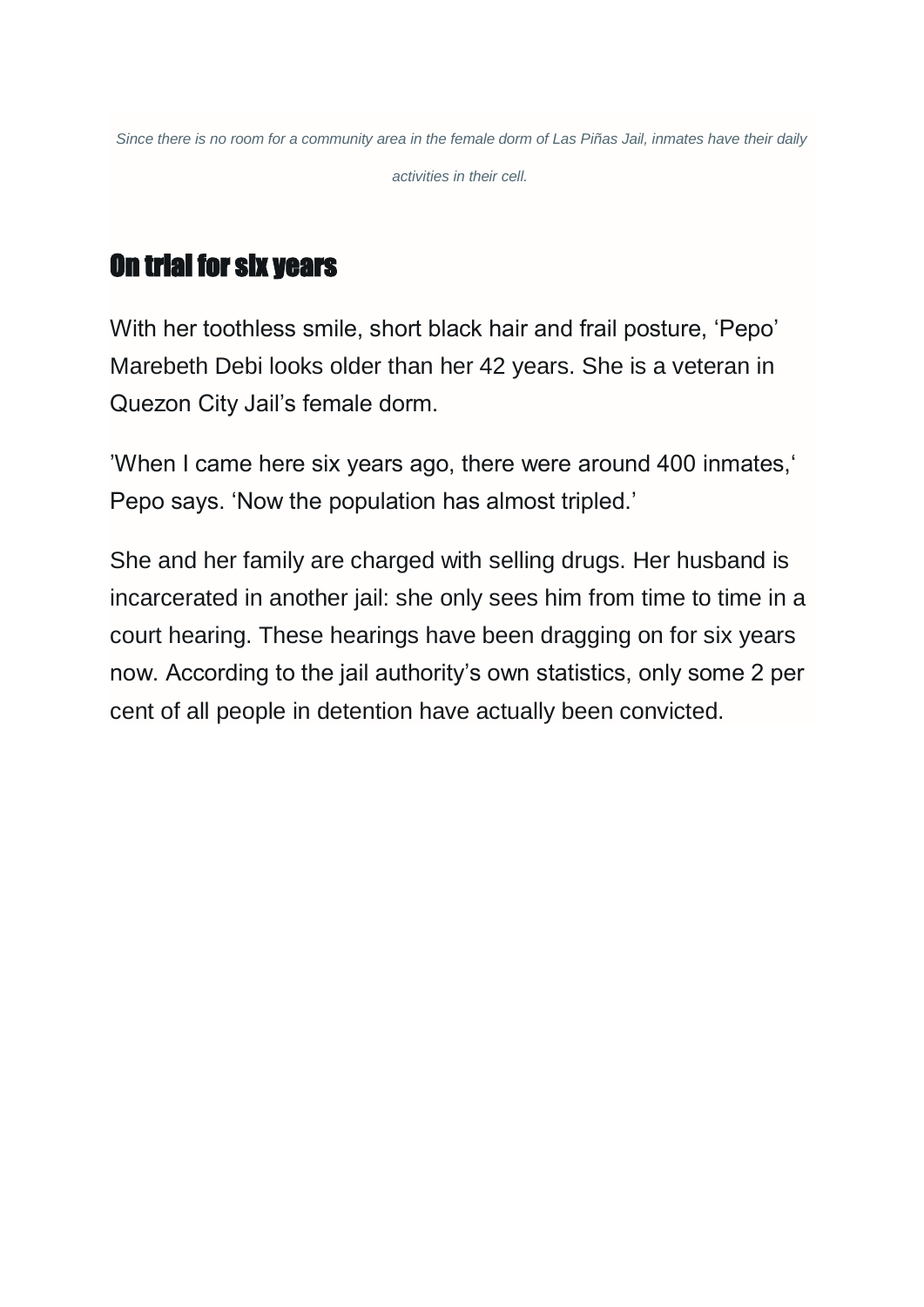

*A funeral parlour transports the body of a shooting victim from the crime scene.*



*Relatives kiss Bryan Delos Reyes Dellarosa (26) in his coffin. Bryan was a drug addict and was killed in a* 

*police operation.*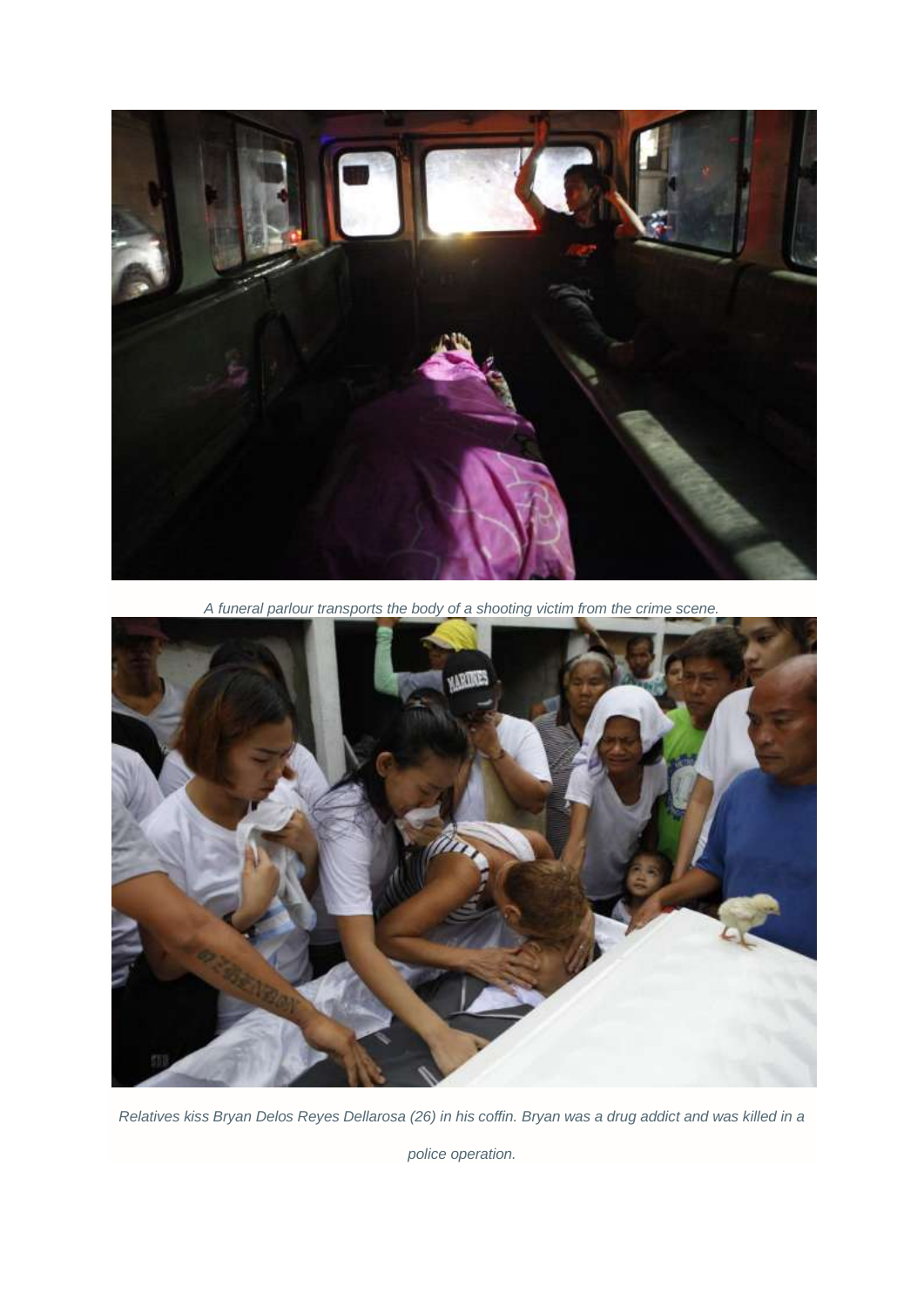Over the years, Pepo has obtained a more or less comfortable position inside the prison. 'My fellow inmates call me 'mami', she says. 'And I sleep in a bed, not on the floor like some newcomers.'

She even manages to earn some money for her six children – who live with their grandparents – by washing clothes, cleaning toilets and selling food inside the facility.

Prisons like Quezon City Jail (3,081 inmates) and Manila City Jail (5,307 inmates) have become almost like complete towns – albeit in miniature. Inmates are doing fitness exercises, repairing floors, playing basketball. They can attend school classes – 'Yes, the silence required for their exams is difficult to realize here,' says a warden with a sense of understatement – or daily church services from one of the many religious communities who send volunteers to the jails; learn handicrafts; or go to the barber.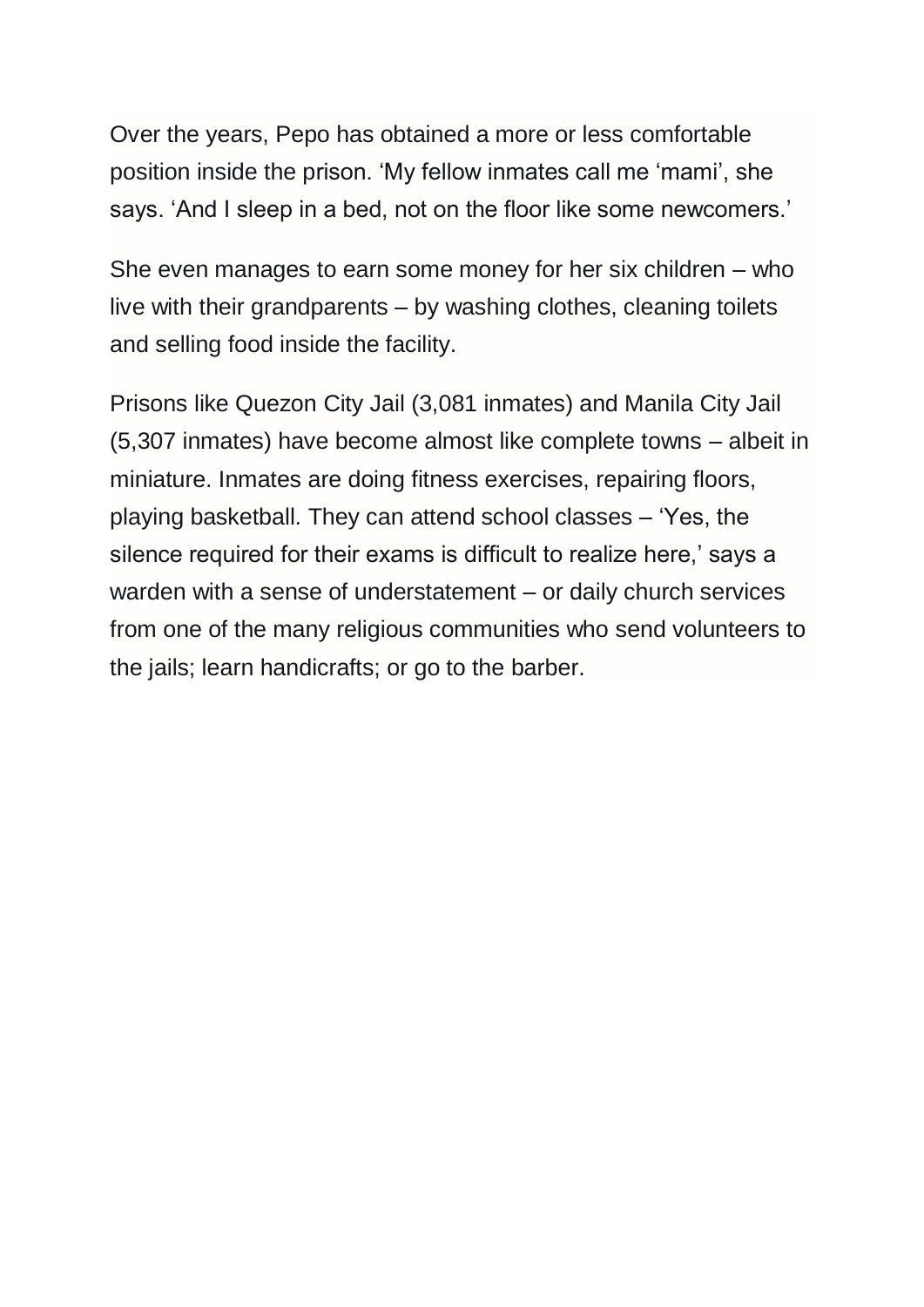

*Drug suspects hiding their faces when they are arrested at their home in Pasay, Manila.*



*The female dorms in Quezon City Jail are almost as overcrowded as the male dorms.*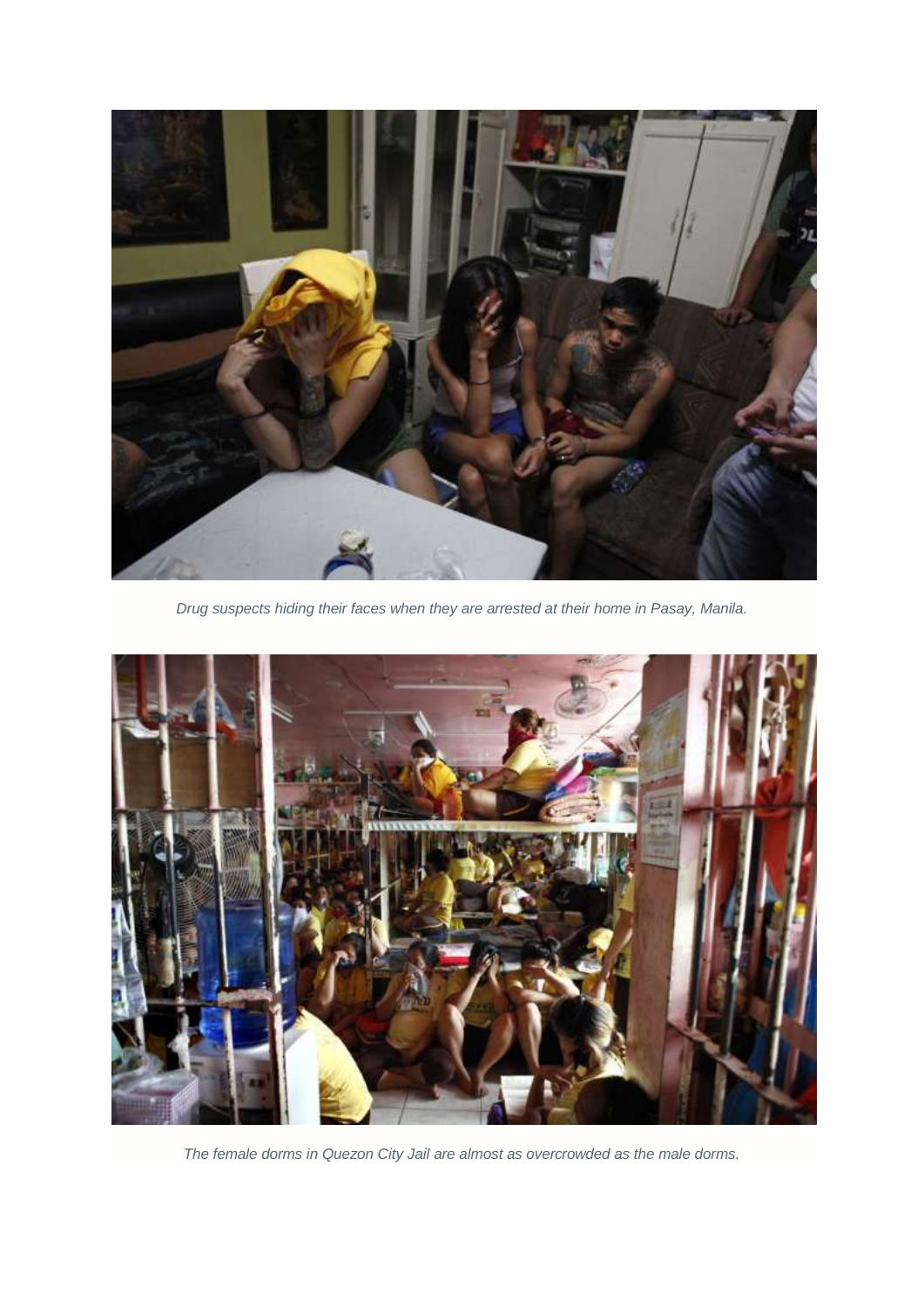### Gang rules

Alex, a 35-year-old former soldier, sits at the basketball court watching the game. Without a single line on his arms, he's an exception: most inmates have symbols of their gangs tattooed on their arms and chests, as well as lovers' names and other drawings and texts.

'You choose your gang at the police station where you are arrested,' Alex explains. 'It's a brotherhood, it offers protection.'

Inmates are not only subject to the wardens' authority, but also – and maybe more so – to their leaders' rules. Quezon City Jail is organized along gang lines. When the 'Commandos' are occupying the basketball court, the 'Bahalana gang' members are supposed to stay inside their cells. 'We would like it differently, but that would give trouble,' says a warden.

As a 'martial' for one of the leading gangs, Alex is responsible for mediating between his comrades and other gangs in case of disputes.

'For example, people try to steal each others' visitors,' he says. 'Many people don't have visitors at all, so sometimes, if someone's partner comes to visit, a member of another gang tries to get her instead.' Alex's own wife went back to their native province Mindanao when he was arrested. He has never seen his son, who is now six years old.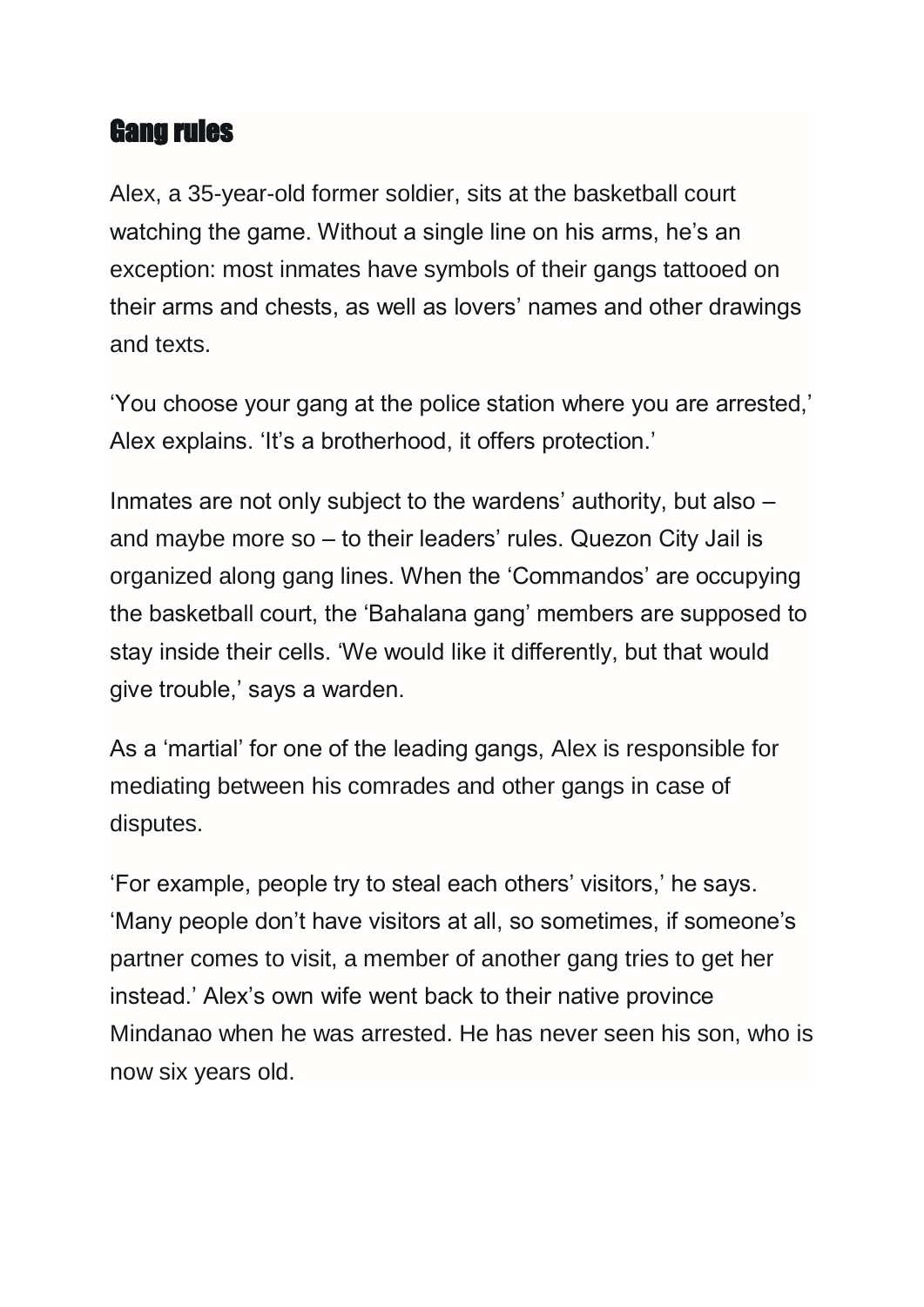

*Most detainees in a police station in Malate, Manila, have gang symbols and other drawings tattooed on* 



*Inmates watch TV from their beds in Manila City Jail.*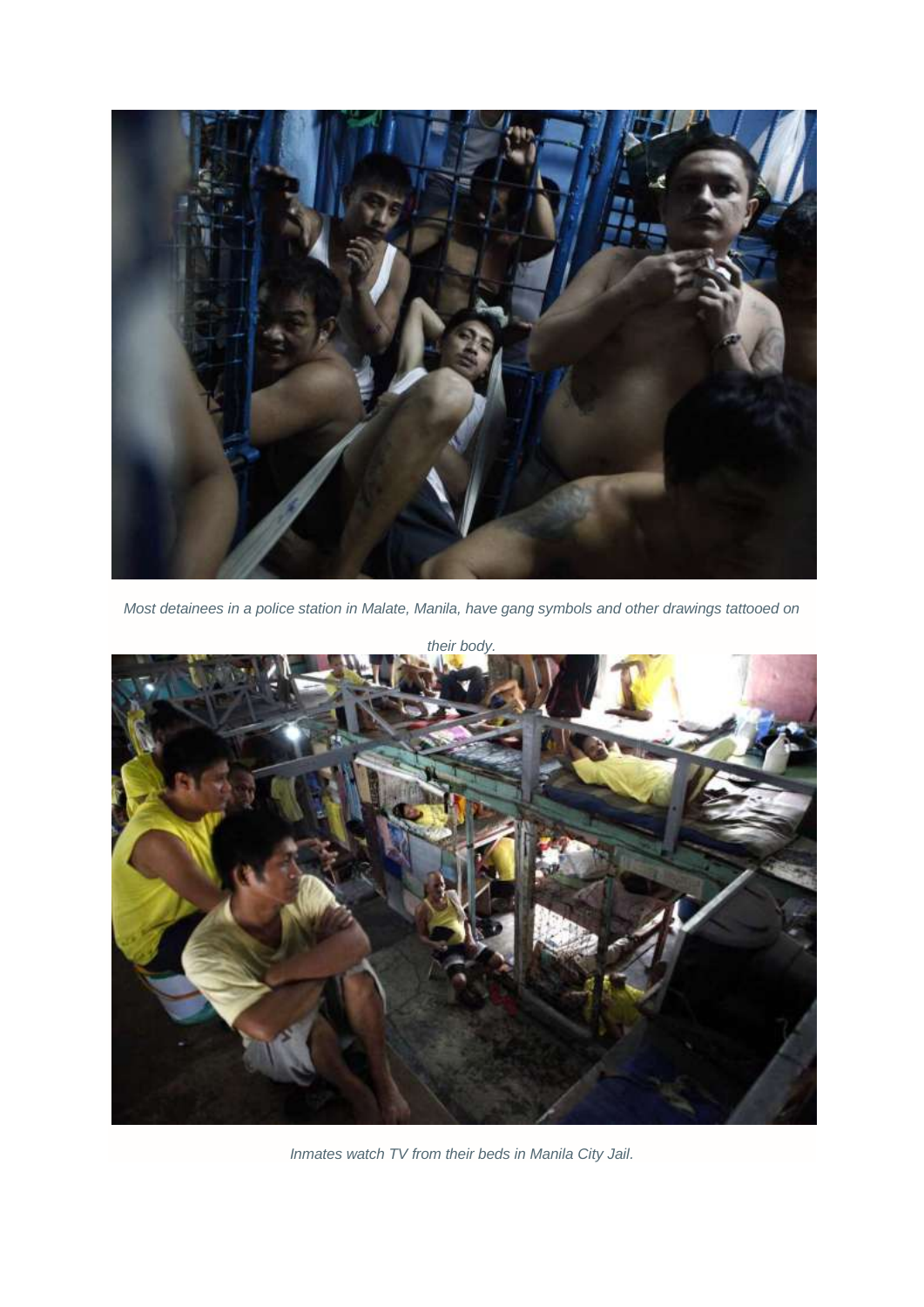## Home or prison forever

For many inmates, the prison has become their home. But they still hope to see the outside world someday.

'I want to be with my children,' says Pepo. 'I saw my youngest daughter last week. She was four when I got in, now she's 10. She's become so big.' Alex hopes to have his final hearing in a month's time. 'Then it will be home, or prison forever.'



*Protesters at the national police headquarters hold signs with the name of a teenager who was killed by* 

*police.*